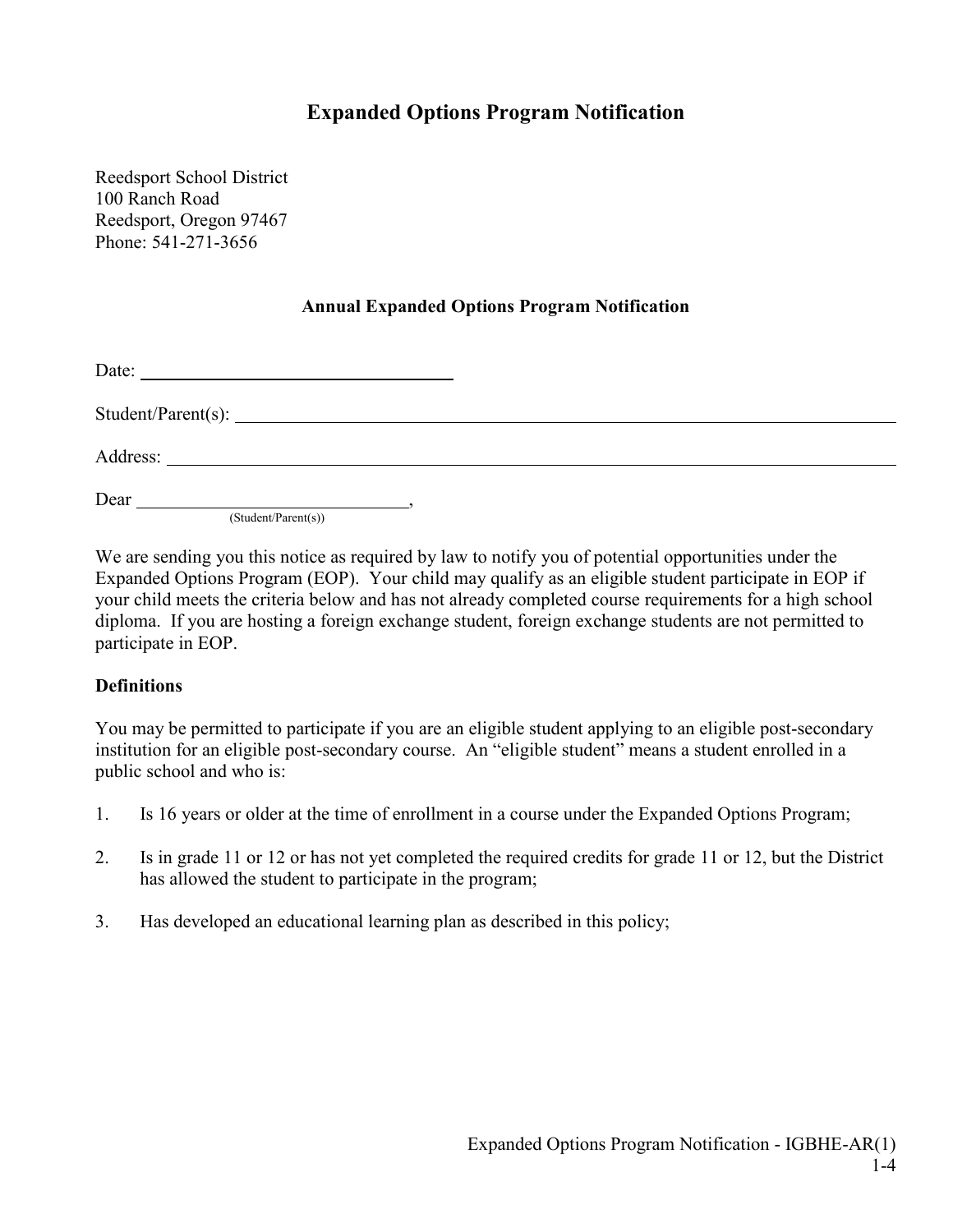- 4. Has not successfully completed the requirements for a high school diploma; and
- 5. Is not a foreign exchange student.

An eligible student who has completed course requirements for graduation but has not received a diploma may participate.

An eligible post-secondary institution means:

- 1. A community college;
- 2. A state institution of higher education in the Oregon University System; and
- 3. The Oregon Health and Sciences University.

An eligible post-secondary course means:

- 1. Any nonsectarian course or program offered through an eligible post-secondary institution if the course or program may lead to high school completion, a certificate, professional certification, associate degree or baccalaureate degree;
- 2. It includes academic and professional technical courses and distance education courses;
- 3. It does not include a duplicate course, which is defined as course with a scope that is identical to the scope of another course.

### **Purpose**

The purpose of this program is to:

- 1. Create a seamless education system for students enrolled in grades 11 and 12 to:
	- a. Have additional options to continue or complete their education;
	- b. Earn concurrent high school and college credits; and
	- c. Gain early entrance into post-secondary education.
- 2. Promote and support existing accelerated college credit programs, and support the development of new programs that are unique to a community's secondary and postsecondary relationships and resources;
- 3. Allow eligible students who participate in the Expanded Options Program to enroll full-time or parttime in an eligible post-secondary institution;
- 4. Provide public funding to the eligible post-secondary institutions for educational services to eligible students to offset the cost of tuition, fees, textbooks, equipment and materials for students who participate in the Expanded Options Program;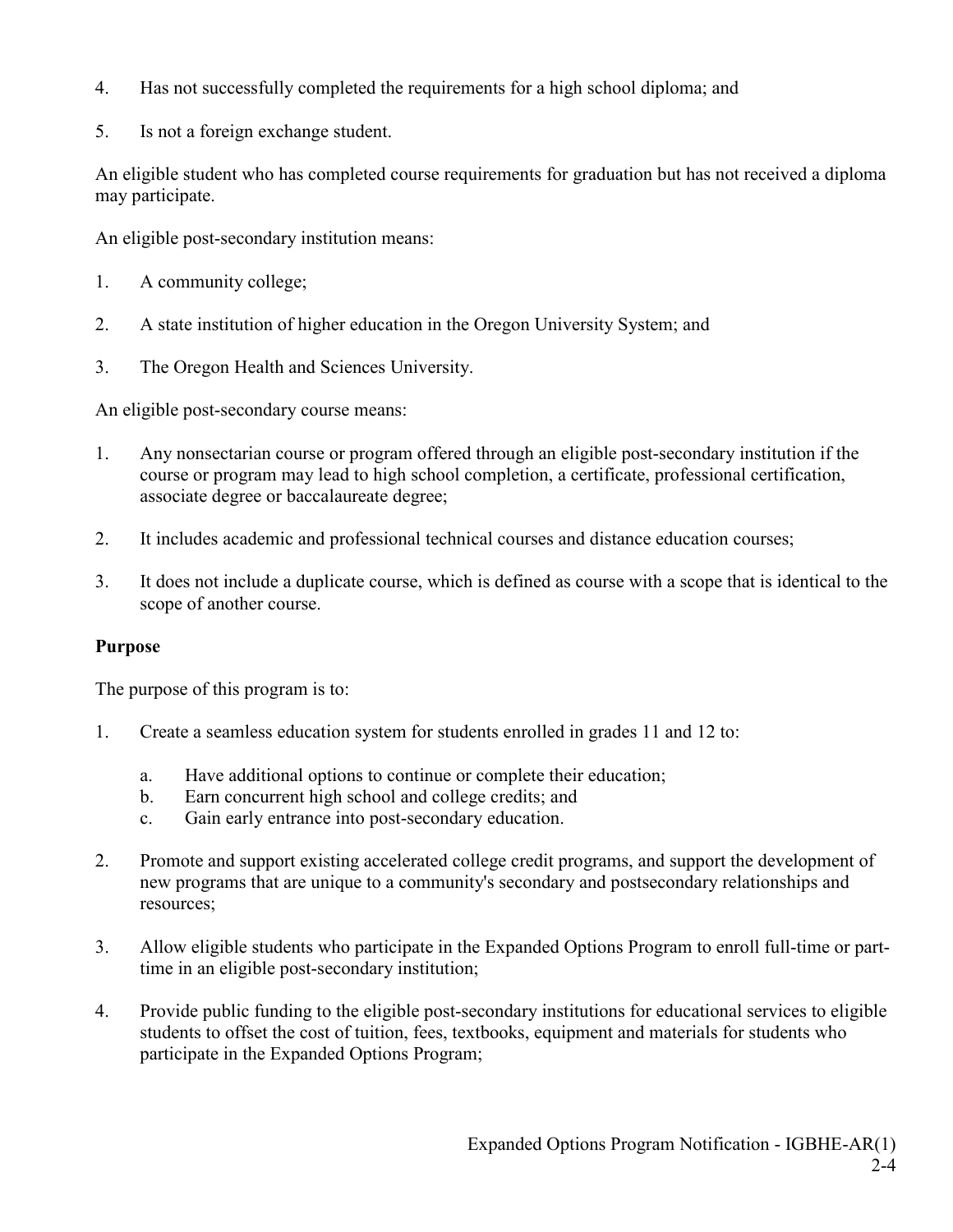5. To increase the number of at-risk students earning college credits or preparing to enroll in a postsecondary institution.

## **Graduation and Course Credit**

Participating in EOP will not adversely affect your child's ability to graduate because credit received from successfully completing an eligible post-secondary course may be applied towards high school graduation requirements. If, however, your child does not receive a passing grade in the eligible post-secondary course, your student may not receive credit towards high school graduation. Failure to successfully complete an eligible post-secondary course may affect your child's ability to remain in or re-enroll in EOP.

## **Selection**

All eligible students may apply for EOP, but all eligible students who apply may not be accepted because of space limitations. Enrollment in EOP may be limited because of caps on total credit hours that will be awarded by the high school. Unless notified otherwise, the total number of credits awarded under EOP by each high school equals one-third of its enrollment in grades 9 through 12. (For example, if high school enrollment in grades 9-12 is 1,000 students, the high school may award no more than 330 credit hours for all students in EOP.) If qualified applications to EOP exceed space limitations, the District will establish a process that gives priority to at-risk students.

The definition of an at-risk student is a student who either qualifies for a free or reduced lunch program, or meets state or federal thresholds for poverty which entitles the student for services under certain provisions of the No Child Left Behind Act.

### **Enrollment and Participation**

To be eligible participation in EOP depends on your child's acceptance by an eligible post-secondary institution to take an eligible post-secondary course. Your student will not be eligible for state financial aid. Your child will have all costs paid for by the District in the same manner as if your child was attending the public high school. The District will pay for textbooks, fees, equipment or materials, and any other cost associated with enrollment. You will be responsible for providing transportation to the eligible post-secondary institution. The District and the eligible post-secondary institution may be able to arrange transportation services, although this service may not always be available, depending on circumstances. If your child receives special education services, the District will continue to provide special education services under an IEP.

Your child is expected to comply with the same behavior and attendance standards if the child was attending the public high school. Failure to successfully complete an eligible post-secondary course or make satisfactory progress in the course may result in no credit receive toward graduation, removal from EOP, disciplinary action or referral to law enforcement.

Your child may participate in EOP for no more than two years. After two years, your child is no longer eligible. If your child is in grade 12 when he or she first enrolls, he/she may participate no more than the equivalent of one academic year in EOP. If you are enrolled in high school full time and you are taking a post-secondary course, you will not be awarded credit for that course under EOP.